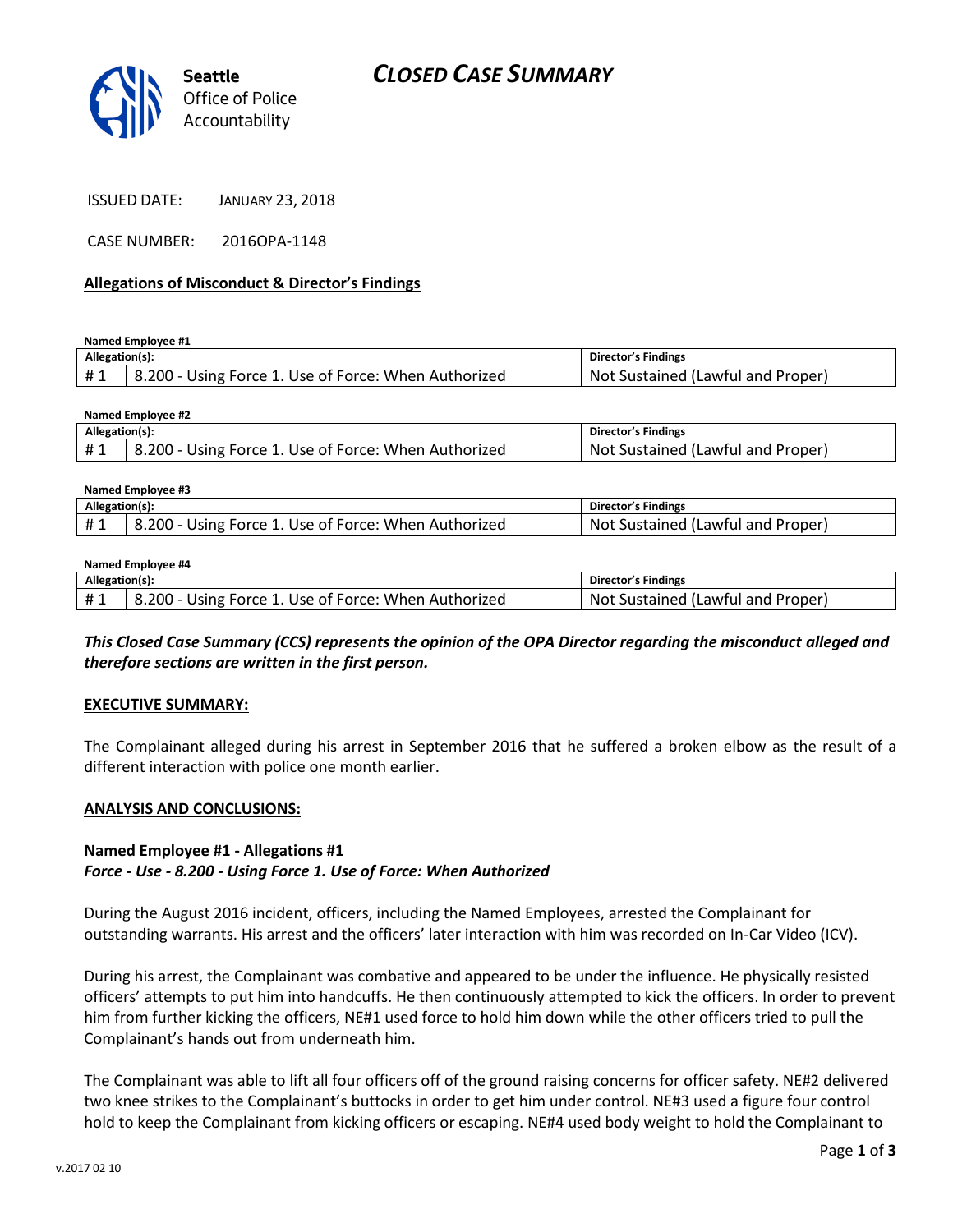

# *CLOSE CASE SUMMARY*

OPA CASE NUMBER: 2016OPA-1148

the ground. Once he was placed into handcuffs, the Complainant told the screening sergeant that he had a broken elbow.

The Seattle Fire Department (SFD) screened the incident and determined that the Complainant did not have broken arms, he was transported to Harborview Medical Center where it was determined he may have a small fracture on the shoulder. The Department's Force Investigation Team (FIT) responded to investigate. The Complainant refused to cooperate with the FIT investigation or, later, with the OPA investigation. He further would not agree to allow SPD access to his medical records.

SPD Policy 8.200(1) requires that force used by officers be reasonable, necessary and proportional. Whether force is reasonable depends "on the totality of the circumstances" known to the officers at the time of the force and must be balanced against "the rights of the subject, in light of the circumstances surrounding the event." (SPD Policy 8.200(1).) The policy lists a number of factors that should be weighed when evaluating reasonableness. (*See id.*) Force is necessary where "no reasonably effective alternative appears to exist, and only then to the degree which is reasonable to effect a lawful purpose." (*Id.*) Lastly, the force used must be proportional to the threat posed to the officer. (*Id.*)

From my review, the force used by the Named Employees was consistent with policy. The Complainant was actively trying to escape and was actively and physically resisting officers' attempts to control him, including attempting to kick them. The Named Employees had the lawful authority to place the Complainant under arrest. When he presented a physical threat of harm and lifted four officers off the ground, force, including the knee strikes by NE#2, was reasonable. Moreover, the force used in the circumstances presented in this case was consistent with Department training.

The force was further necessary to ensure that the Complainant was subdued, to prevent him from causing physical harm to officers, and to secure his person in order to place him into handcuffs.

Lastly, the force was proportional to the threat facing the officers. Force was only used when the Complainant was actively trying to kick officers and physically resisting arrest. Even then, only NE#2 used intermediate force and the remainder of the Named Employees used a lower level of force.

For these reasons, I recommend that this allegation be Not Sustained – Lawful and Proper.

Recommended Finding: **Not Sustained (Lawful and Proper)**

### **Named Employee #2 - Allegation #1** *Force - Use - 8.200 - Using Force 1. Use of Force: When Authorized*

For the same reasons as set forth above (*see* Named Employee #1, Allegation #1), I recommend that this allegation be Not Sustained – Lawful and Proper.

Recommended Finding: **Not Sustained (Lawful and Proper)**